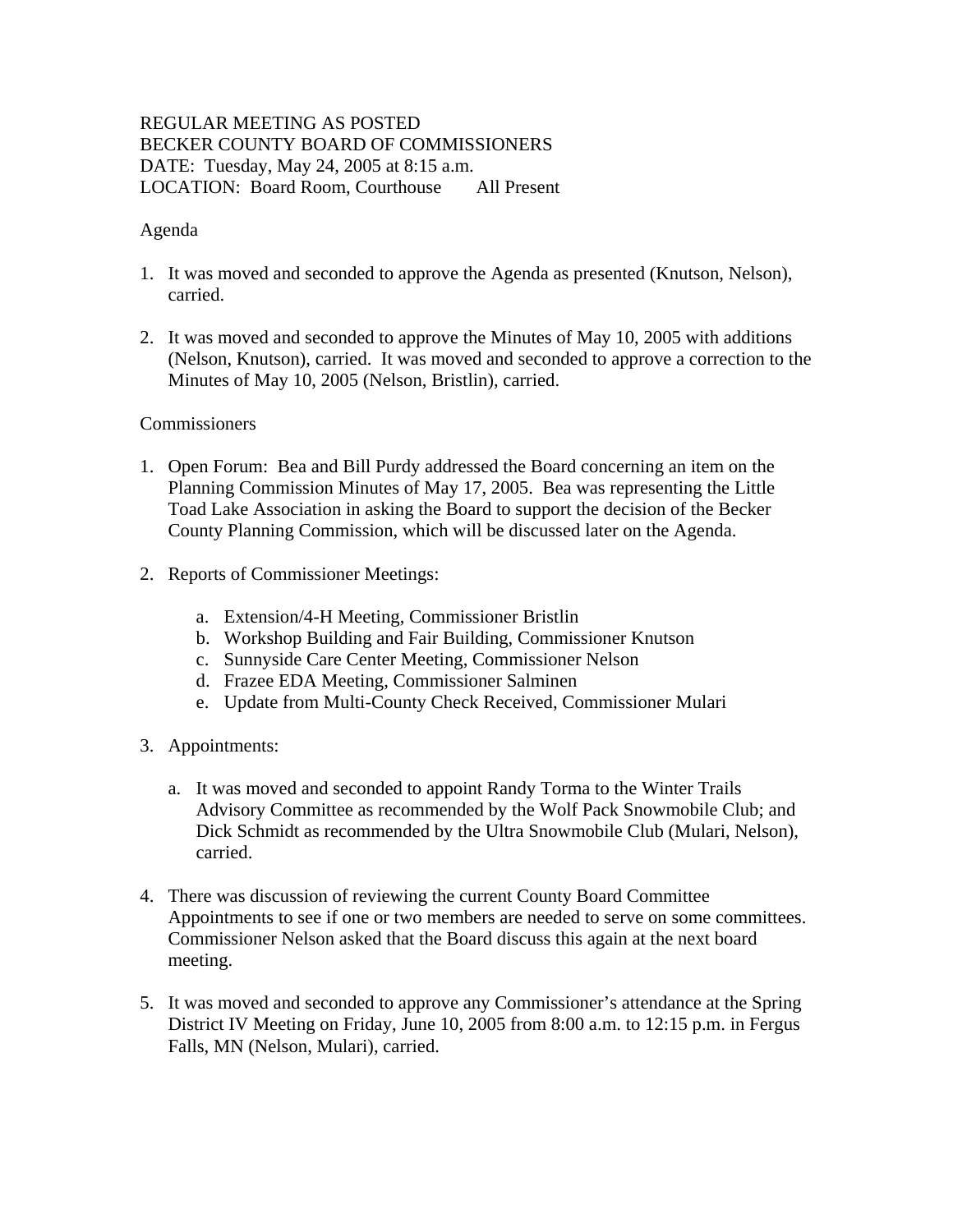- 6. The Becker County Board and Department Heads will attend the Goal Review to be held as part of the County Board Agenda for July 12.
- 7. It was moved and seconded to pass Ordinance No. 05-05-2I, as set forth in MN Stat. Sec. 375.51, regulating the surface use of St. Clair Lake by stating that no person shall operate a watercraft on the waters of St. Clair Lake that is propelled by a motor of any type including, but not limited to, internal combustion and electric motors. The primary responsibility for enforcement of this Ordinance shall rest with the Becker County Sheriff's Department. This, however, shall not preclude enforcement by other licensed police officers (Nelson, Bristlin), carried.

### Finance Committee Minutes

- 1. It was moved and seconded to approve the Claims as presented (Nelson, Mulari), carried.
- 2. The Sheriff items will be addressed later in the agenda.
- 3. Recorders Personnel Request. It was moved and seconded to pass Resolution No. 05- 05-2H, to convert a full-time Deputy Recorder position to (2) part-time Deputy Recorder positions due to a retirement (Bristlin, Mulari), carried.
- 4. The Human Services items will be addressed later in the agenda.
- 5. Jon Thomsen, HRA Director will be addressed later in the agenda.
- 6. It was moved and seconded to approve the request from the IT Department to extend the tech student internship through the summer (Mulari, Bristlin), carried.
- 7. Environmental Services items will be addressed later in the agenda.

### Assessor

It was moved and seconded to approve the following Abatements as corrected (Nelson, Bristlin), carried.

2005 Tax Payable

| Parcel #    | Twn/City   | Amount | Reason    |
|-------------|------------|--------|-----------|
| 19.0664.032 | Lakeview   | \$74   | Homestead |
| 21.0057.002 | Osage      | \$270  | Homestead |
| 04.0087.001 | Callaway   | \$280  | Homestead |
| 08.0798.001 | Detroit    | \$645  | Removal   |
| 09.0109.001 | Eagle View | \$204  | Homestead |
| 19.0490.003 | Lake View  | \$18   | Township  |
| 19.0491.001 | Lake View  | \$32   | Township  |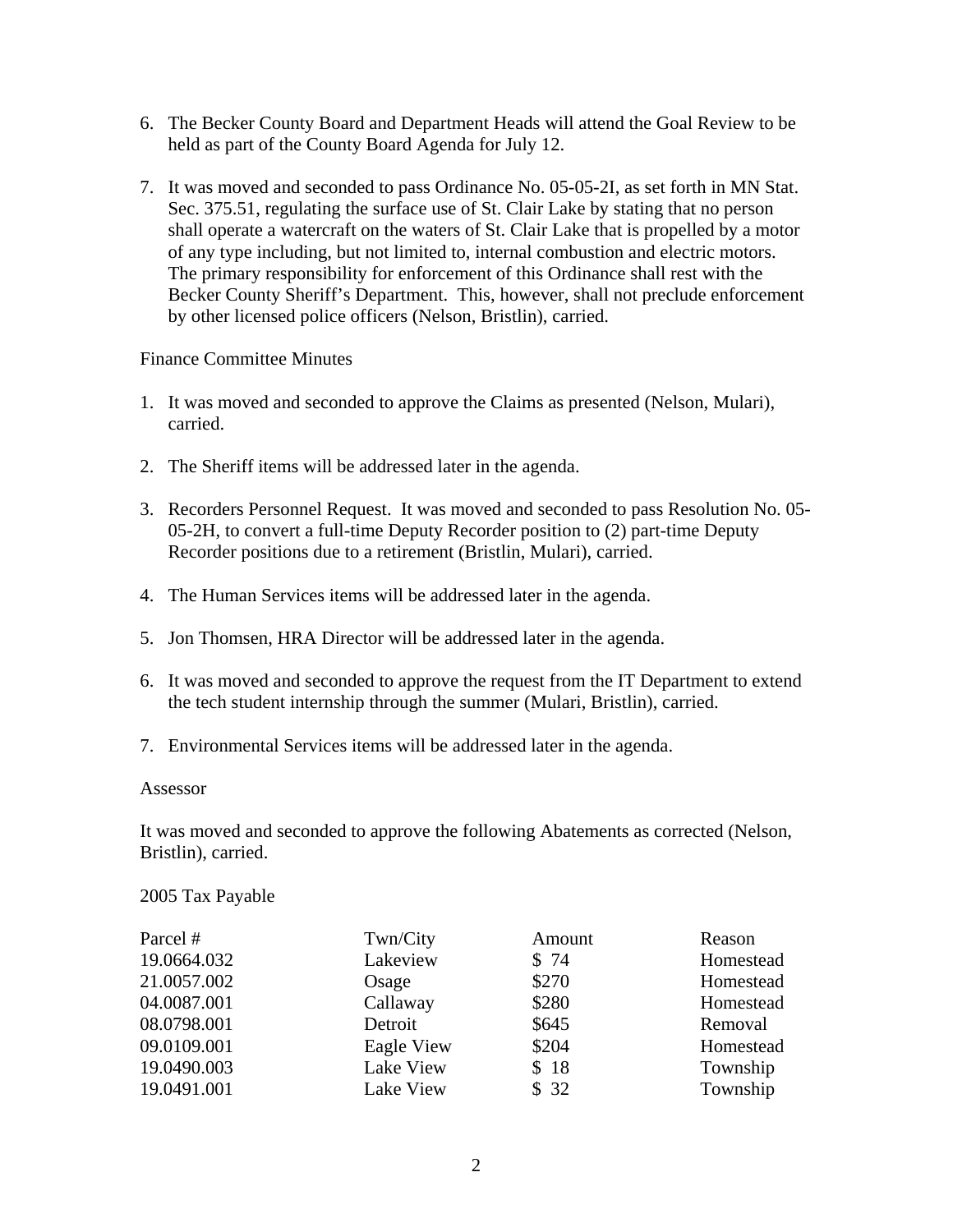| 29.0149.000 | Silver Leaf          | \$658     | Ag Homestead |
|-------------|----------------------|-----------|--------------|
| 29.0154.000 | Silver Leaf          | \$140     | Ag Homestead |
| 11.0093.000 | Silver Leaf          | \$250     | Ag Homestead |
| 11.0148.000 | Silver Leaf          | \$128     | Ag Homestead |
| 47.0062.000 | <b>Audubon City</b>  | \$194     | Homestead    |
| 49.0131.000 | Detroit Lakes        | $+$ \$262 | Homestead    |
| 49.1634.000 | <b>Detroit Lakes</b> | $-$ \$278 | Homestead    |
| 49.9155.000 | <b>Detroit Lakes</b> | \$34      | MN/DOT       |
| 49.1742.622 | <b>Detroit Lakes</b> | \$68      | Description  |

### Auditor

- 1. It was moved and seconded to approve a Seasonal Tobacco License Renewal for Fair Hills, Inc. Wildflower Golf Course at Fair Hills, Lake Eunice Twp. (Nelson, Bristlin), carried.
- 2. It was moved and seconded to approve a Gambling Permit for the Forest Riders ATV Club for Raffle on September 5, 2005, at Two Inlets Country Store, Two Inlets Twp. (Nelson, Bristlin), carried.
- 3. The Frazee EDA Request was removed from the agenda.
- 4. It was moved and seconded to approve the request for property for a Public Purpose from Carsonville Twp. at the established price of \$1 per parcel for (5) lots, numbered 3, 4, 16, 17 & 18 of the Ponsford Townsite Block (Nelson, Knutson), carried.

# **Sheriff**

- 1. It was moved and seconded to award the bid (including the Alternates) for the new Sheriff's Dispatch Center to Comstock Construction, Fergus Falls, MN. (Nelson, Mulari), carried.
- 2. It was moved and seconded to approve the Joint Powers Agreement with the Becker County Sheriff's Department to house STO Work Release prisoners (Nelson, Bristlin), carried.

# NRM

- 1. It was moved and seconded to pass Resolution No. 05-05-2A, Bad Debt Resolution, in the amount of \$714.21 for Permit # 97-40, as bankruptcy has dissolved all debts (Nelson, Mulari), carried.
- 2. It was moved and seconded to approve the new Timber Sale Policy as presented by Chip Lohmeier and reviewed by the County Attorney's Office. The Policy change states that: If the sale of a tract of timber is rejected, cancelled, or nullified by the County for any reason attributable to the successful purchaser, or if the successful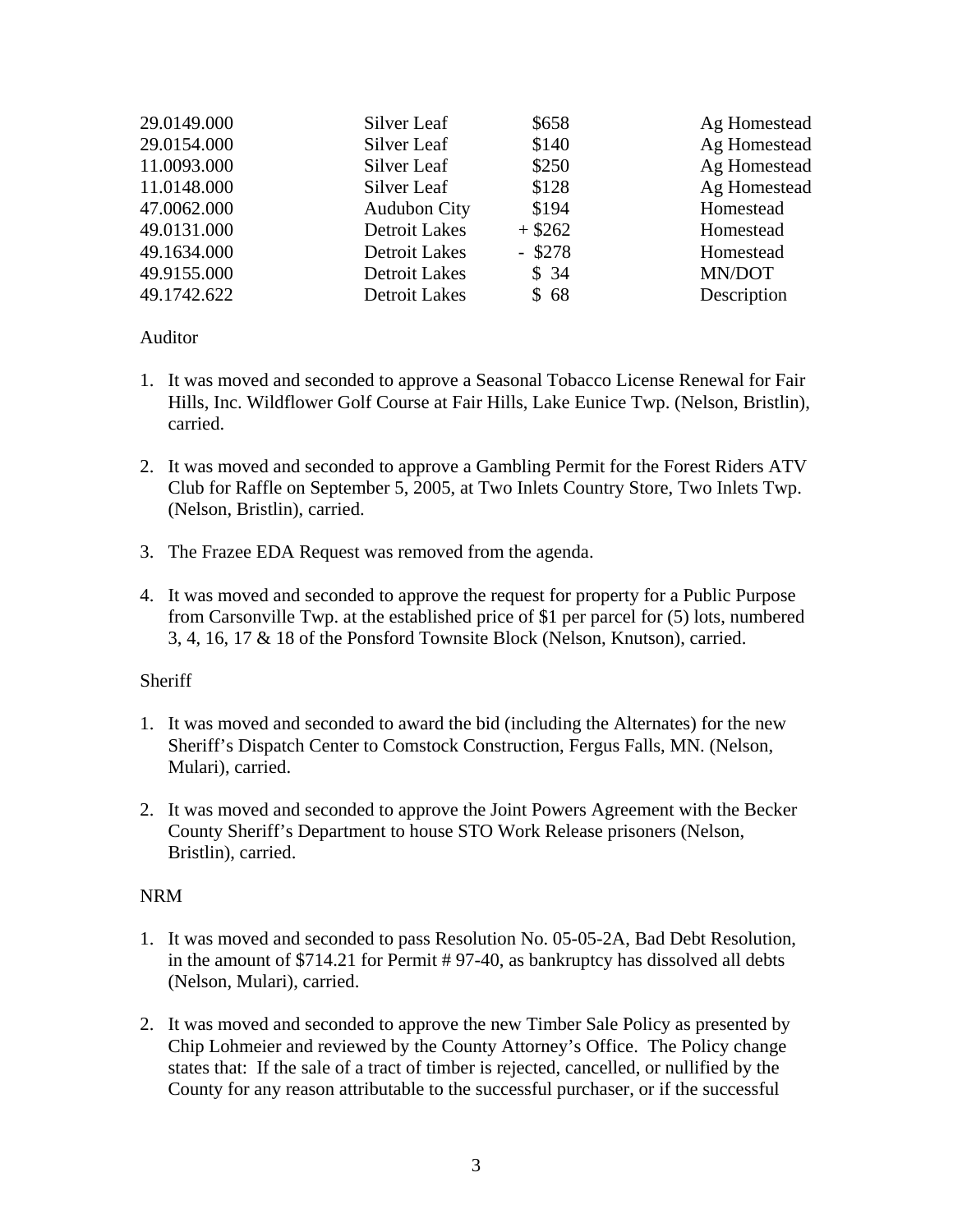purchaser fails to pay the required down payment on any tract(s) may, at the discretion of the County, be offered to the next highest bidder, if that bidder is otherwise eligible to purchase. If the tract of timber received only one bid for the appraised price, and that purchaser is then determined to be ineligible, the sale will be rejected and the tract will be offered at the next Becker County Timber Auction. If a sale of timber is rejected, cancelled, or nullified for any reason attributable to the successful purchaser, that purchaser shall be prohibited from bidding at the next Becker County Timber Auction (Nelson, Knutson), carried.

3. In view of the new Timber Sale Policy, it was moved and seconded to approve to accept the award of the sale of Tract 5 (from the last Timber Auction) to the second bidder, Blaine Foltz upon his providing a written document authenticating his second bid. The amount of this bid will be 2% less than the highest bid (Knutson, Mulari), carried. Salminen voting nay.

### HRA – Jon Thomsen

It was moved and seconded to concur with the Becker County EDA Board to approve to proceed with the purchase of a building by Housing & EDA using HRA Loan Pool Funds and then leased to the Work Shop in 5-year intervals, with an annual review. The monthly lease would include all utilities, garbage, maintenance and repairs (Mulari, Knutson), carried. Bristlin abstains. Roll call vote was held.

#### Human Services

- 1. It was moved and seconded to approve entering into the Blue Plus Vendor Agreement. This expands our involvement with seniors over 65 and MN Senior Care (Nelson, Mulari), carried.
- 2. It was moved and seconded to pass Resolution No. 05-05-2G approving to create a permanent full-time Children's Mental Health Case Manager due to an increase in caseloads (Mulari, Bristlin), carried.
- 3. It was moved and seconded to approve a 5-year Lease Agreement with the Becker County HRA/EDA to rent space for the Work Shop (Nelson, Mulari), carried. Bristlin abstains.
- 4. It was moved and seconded to accept the Public Assistance Applications (Bristlin, Mulari), carried.
- 5. It was moved and seconded to approve the Human Services Claims (Mulari, Nelson), carried.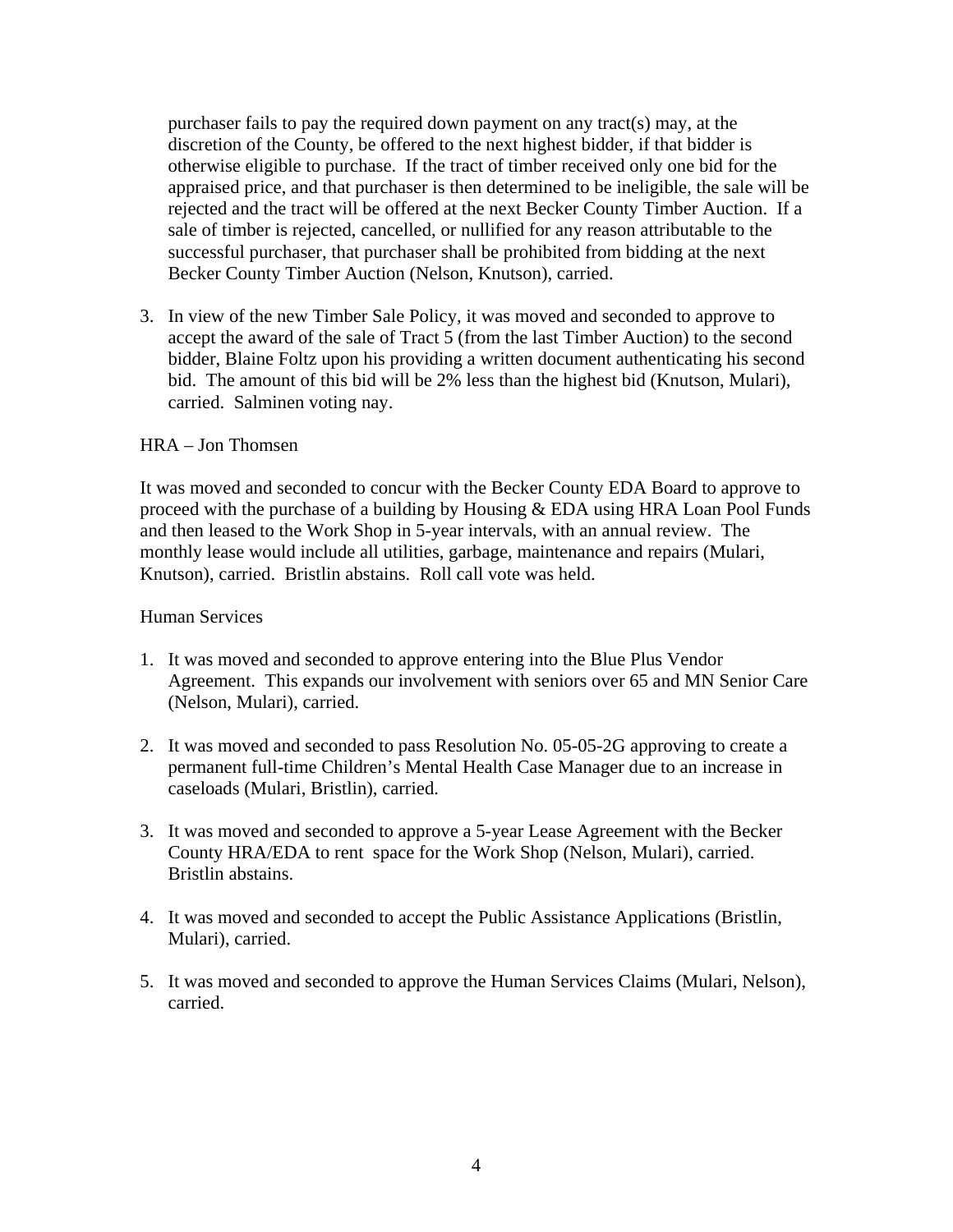# Community Health

6. It was moved and seconded to approve the Community Health Claims (Mulari, Nelson), carried.

### Transit

- 7. It was moved and seconded to approve the Transit Claims (Bristlin, Nelson), carried.
- 8. It was moved and seconded to add an Office Furniture Request to the Human Services Agenda (Nelson, Bristlin), carried.
- 9. It was moved and seconded to approve the request for furniture for the Human Services Conference Room and Foyer in the amount of \$1,547 (Bristlin, Nelson), carried.

### Environmental Services

- 1. It was moved and seconded to approve to accept the 2005 EMPG Grant in the amount of \$13,585 (Bristlin, Nelson), carried.
- 2. It was moved and seconded to pass Resolution No. ES 05-05-2B, increasing the yearly fee of the Township Recycling Grant for Recycling Shed Maintenance from \$500 per site per year to \$750 per site per year (Nelson, Mulari), carried.
- 3. It was moved and seconded to pass Resolution No. ES 05-05-2C, Establishing Fees for the Recycling of Electronic Devices at \$10 per electronic devices per State Statute (Bristlin, Nelson), carried.

# Planning & Zoning

- 1. It was moved and seconded to approve the Memo of Understanding between the Becker County Planning & Zoning Department and the Becker County Soil & Water Conservation District (Nelson, Bristlin), carried.
- 2. It was moved and seconded to pass Resolution No. PZ 05-05-2D, authorizing the Environmental Technical Review Panel to implement pre-application meetings and review of developments within Becker County (Nelson, Bristlin), carried.
- 3. Planning Commission (PC) Minutes of May 17, 2005:
	- 1) FIRST ORDER OF BUSINESS: Q-5 Investments, Little Toad Lake. There were comments from Brant Beeson, Attorney for Bruce Qvammen, Developer; Bill and Bea Purdy, Resort Owners on Little Toad Lake. It was moved and seconded to concur with the PC findings and recommendations to deny the change of zone and planned unit development based on land suitability (Knutson, Bristlin), carried. A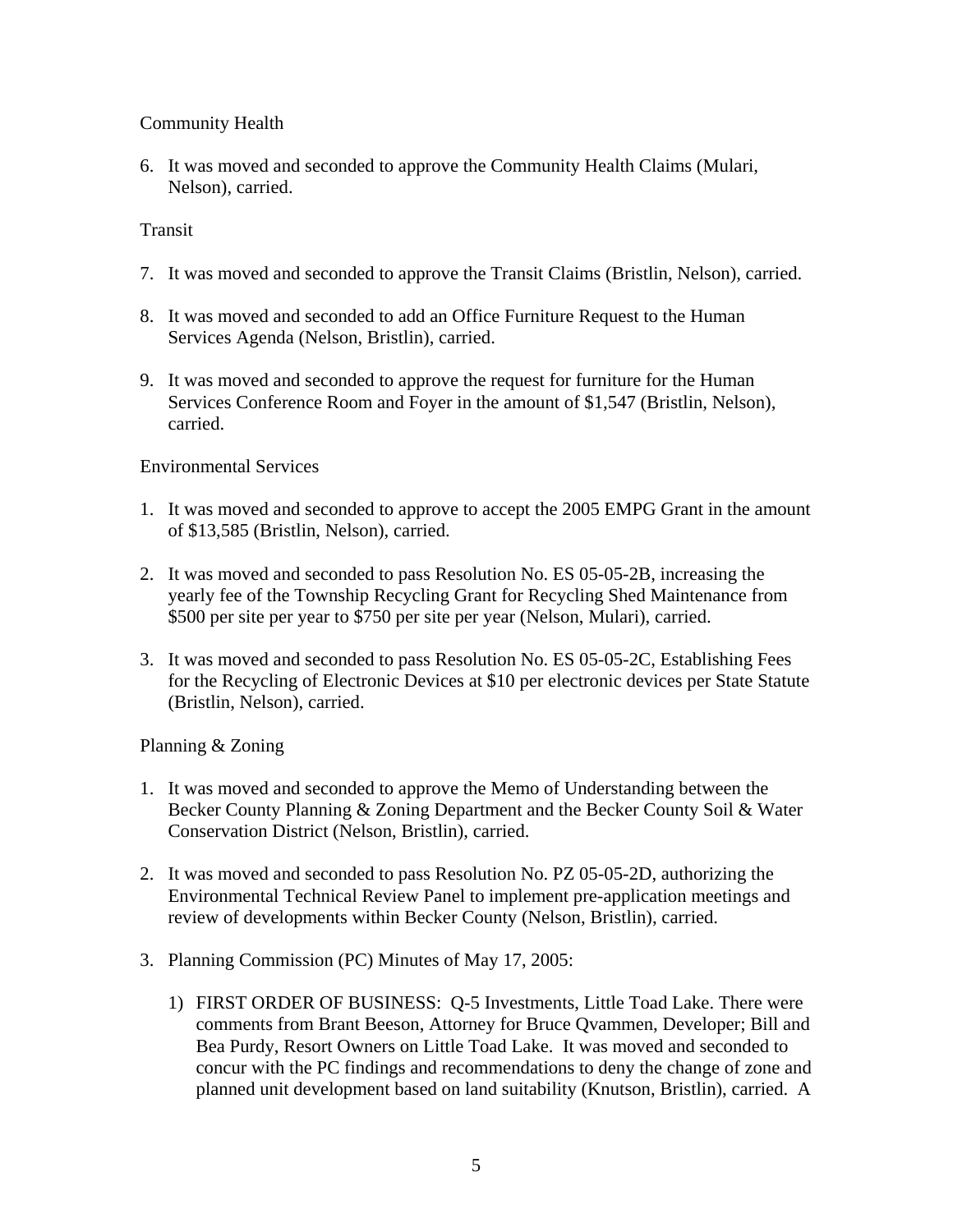Roll Call Vote was held: Knutson – yea; Salminen – yea; Mulari – yea; Bristlin – yea; Nelson – nay.

- 2) SECOND ORDER OF BUSINESS: Tea Cracker LLC. It was moved and seconded to concur with the PC findings and recommendations to approve the change of zone from agricultural to residential and preliminary plat consisting of 19 lots subject to DNR approval and proper road access (Knutson, Bristlin), carried.
- 3) THIRD ORDER OF BUSINESS: Long Shore Development, Detroit Twp. It was moved and seconded to concur with the PC finding and recommendations to deny the application until an EIS is completed (Knutson, Nelson), carried.
- 4) FOURTH ORDER OF BUSINESS: Jona Baer. Application Removed.
- 5) FIFTH ORDER OF BUSINESS: Naterra Land, Two Inlets Twp. It was moved and seconded to concur with the PC findings and recommendations to approve the change of zone to residential and preliminary plat consisting of 21 lots based on the fact that the project meets the criteria of the Zoning Ordinance and Subdivision Ordinance (Bristlin, Mulari), carried.
- 6) SIXTH ORDER OF BUSINESS: Joey Kaiser, Lake Eunice Twp. Tabled.
- 7) SEVENTH ORDER OF BUSINESS: Earl Hemmerich, Forest Twp. It was moved and seconded to concur with the PC findings and recommendations to approve the change of zone and preliminary plat based on the fact that the project meets the criteria of the Zoning Ordinance and Subdivision Ordinance (Bristlin, Mulari), carried.
- 8) EIGHTH ORDER OF BUSINESS: Bay Point LLC, Detroit Twp. It was moved and seconded to concur with the findings and recommendations to approve the change of zone and preliminary plat based on the fact that the project meets the criteria of the Zoning Ordinance and Subdivision Ordinance (Bristlin, Mulari), carried.
- 9) NINTH ORDER OF BUSINESS: Donald Tollefson, Audubon Twp. It was moved and seconded to concur with the findings and recommendations of the PC to approve the change of zone from commercial to residential due to the fact that there is a residential subdivision directly west of this parcel (Bristlin, Mulari), carried.
- 10) TENTH ORDER OF BUSINESS: Jason Ekholm, Erie Twp. It was moved and seconded to concur with the findings and recommendations of the PC to approve a conditional use permit to allow commercial activity consisting of a sand blasting business based on the fact that the use would not be detrimental to the surrounding area with the stipulation that the compressor must be located inside a building (Mulari, Bristlin), carried.